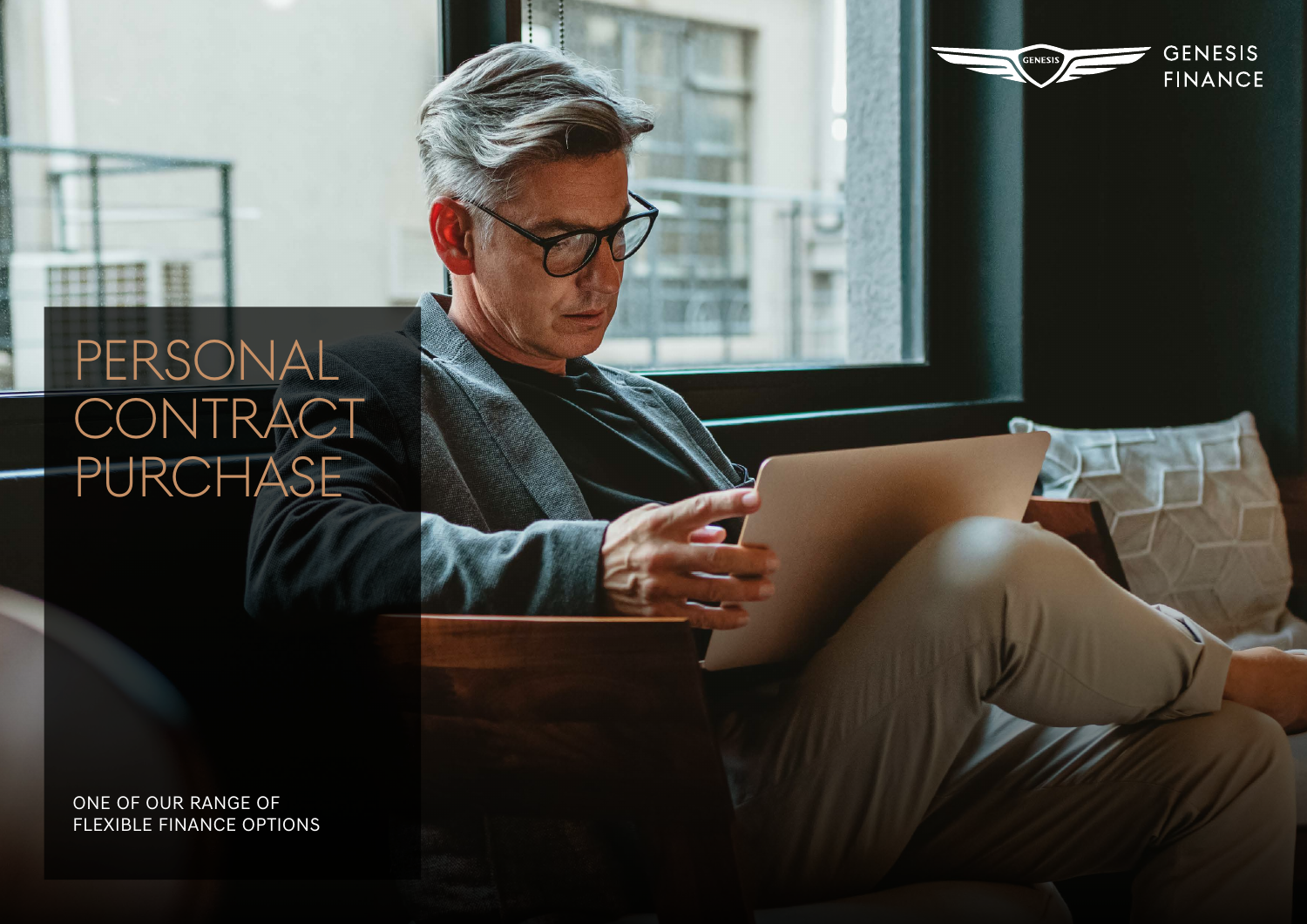# PERSONAL CONTRACT PURCHASE (PCP)



Flexible finance that allows you to change your car on a regular basis with a choice of repayment periods and end of contract options.

### WHAT DO I NFFD TO KNOW?

At the start of the agreement, the car can be up to 59 months old provided they have less than 70,000 miles on the clock; and at the end of the agreement must not be more than 108 months old nor have covered more than 120,000 miles.

With Personal Contract Purchase you have **three elements to consider**:

- **1.** The deposit
- **2.** The length of the agreement
- **3.** The optional final payment.

Your interest rate is fixed and you make fixed monthly repayments. At the end of your monthly repayment period you have **three choices; Retain, Return, Renew**.

The minimum loan amount is £3,000 - You decide what level of deposit, if any, you want to put towards the purchase of your car, up to a maximum of 50%. You also decide your repayment period (typically 25 or 37 months). Finally, you set your anticipated annual mileage, which can range from 6,000 to 30,000 miles per annum and this will determine the optional final payment.

#### **RETAIN**

You can pay the optional final payment and the car is yours

#### **RETURN**

You can hand the car back to us, with nothing further to pay (subject to mileage and fair wear and tear)

#### **RENEW**

You can part exchange the car, using any equity over and above the optional final payment as deposit on your next car. Although equity is anticipated, this cannot be guaranteed.

If you have questions about any of our products please speak to your Genesis Personal Assistant.